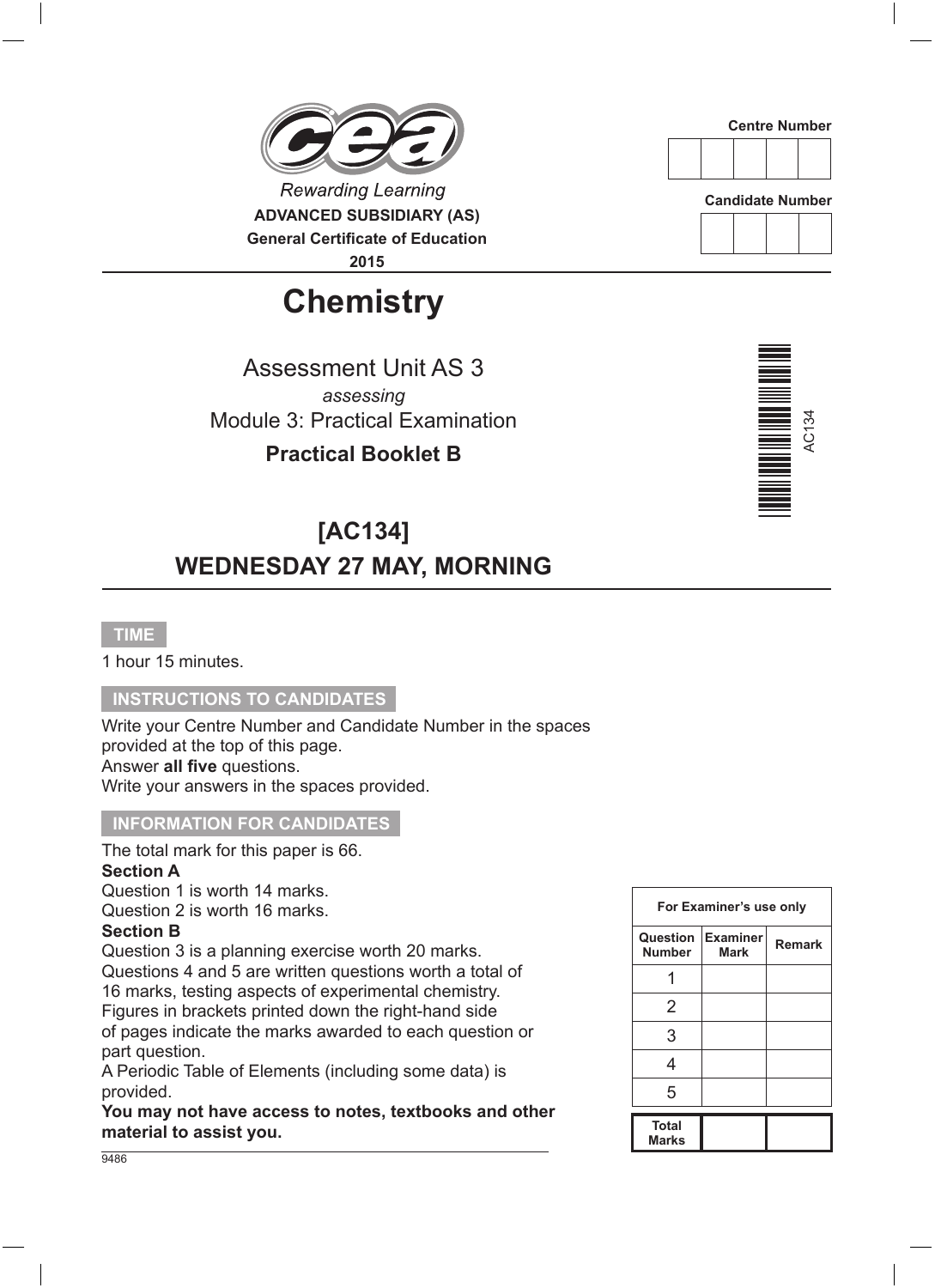#### **1 Titration exercise**

The percentage of calcium carbonate in toothpaste can be determined by back titration using the following method.

- Weigh out 2.0g of toothpaste and place in a beaker.
- Pipette 40.0 cm<sup>3</sup> of 0.5 mol dm<sup>-3</sup> hydrochloric acid into the beaker and add about 20cm3 of deionised water.
- Heat and stir the mixture until the reaction is complete.
- When the mixture has cooled to room temperature filter it into a 250cm3 volumetric flask and make up to the mark with deionised water.
- Titrate 25.0 cm<sup>3</sup> portions of this mixture against 0.1 mol dm<sup>-3</sup> sodium hydroxide solution using an appropriate indicator.

|              | initial burette<br>reading $(cm3)$ | final burette<br>reading $(cm3)$ | titre $(cm3)$ |
|--------------|------------------------------------|----------------------------------|---------------|
| Rough        | 0.0                                | 12.7                             | 12.7          |
| 1st accurate | 0.0                                | 12.0                             | 12.0          |
| 2nd accurate | 12 O                               | 24.0                             | 12 O          |

A set of results is recorded in the following table.

Average titre =  $12.0 \text{ cm}^3$ 

#### **(a) (i)** Why is the mixture heated?

\_\_\_\_\_\_\_ [1]

**Examiner** 

**Mark Remark**

**(ii)** How would you know when the reaction of toothpaste with hydrochloric acid is complete?

 $\frac{1}{2}$  [1]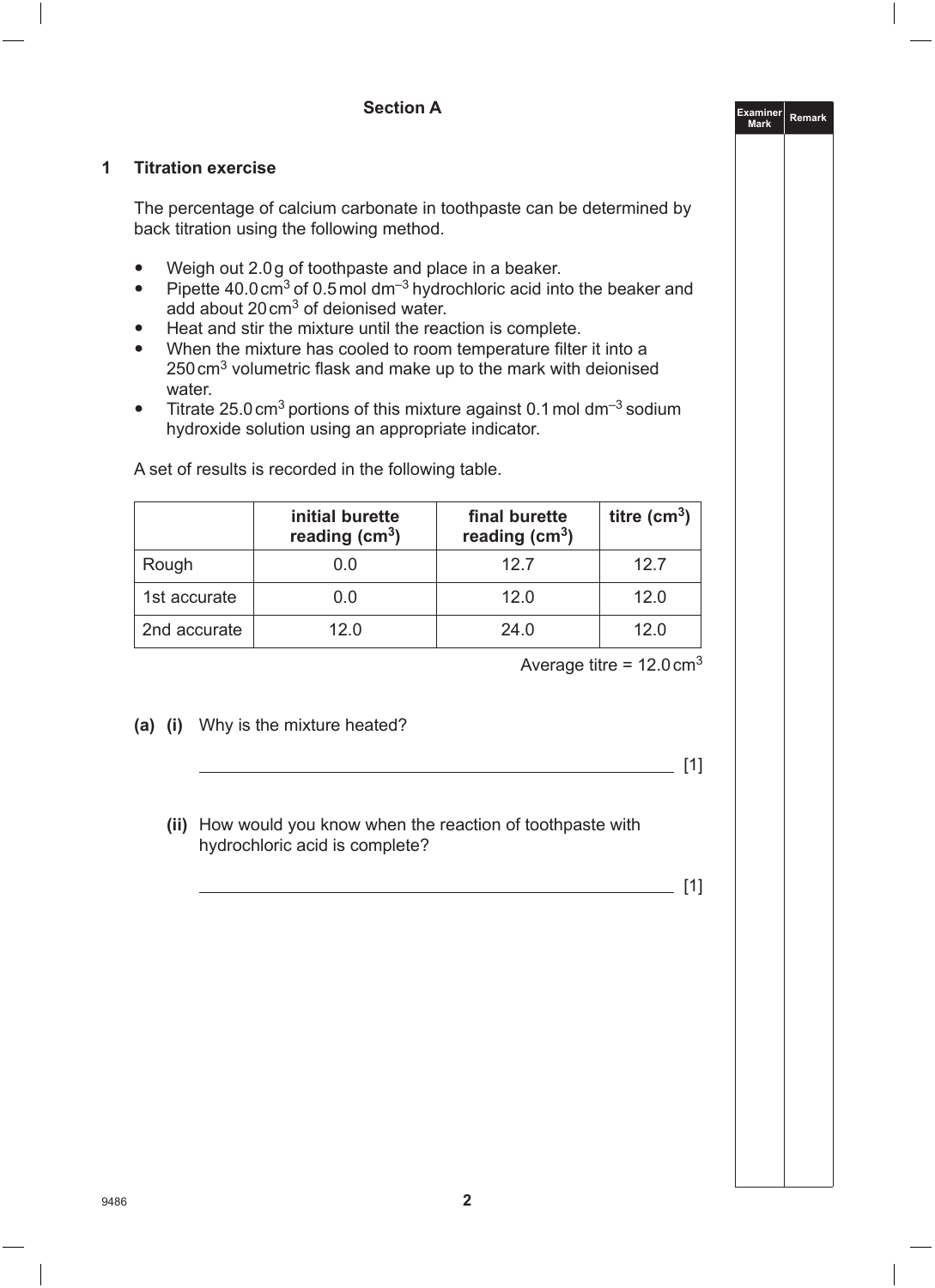|      | (b) Write equations for the following reactions:                                                                                                                                                                                          |       | Examiner<br><b>Mark</b> | Remark     |
|------|-------------------------------------------------------------------------------------------------------------------------------------------------------------------------------------------------------------------------------------------|-------|-------------------------|------------|
|      | (i) Calcium carbonate with hydrochloric acid                                                                                                                                                                                              |       |                         |            |
|      | <u> 1989 - Johann Stein, marwolaethau a bhann an t-Amhair an t-Amhair an t-Amhair an t-Amhair an t-Amhair an t-A</u>                                                                                                                      | $[2]$ |                         |            |
|      |                                                                                                                                                                                                                                           |       |                         |            |
|      | (ii) Sodium hydroxide with hydrochloric acid                                                                                                                                                                                              |       |                         |            |
|      | <u> 1989 - Johann Barn, fransk politik (d. 1989)</u>                                                                                                                                                                                      | $[1]$ |                         |            |
|      | (c) State a suitable indicator for this titration and give the colour change at<br>the end point.                                                                                                                                         |       |                         |            |
|      | and the control of the control of the control of the control of the control of the control of the control of the<br><u> 1989 - Johann Stoff, deutscher Stoff, der Stoff, der Stoff, der Stoff, der Stoff, der Stoff, der Stoff, der S</u> | $[3]$ |                         |            |
|      |                                                                                                                                                                                                                                           |       |                         |            |
|      |                                                                                                                                                                                                                                           |       |                         |            |
|      |                                                                                                                                                                                                                                           |       |                         |            |
|      |                                                                                                                                                                                                                                           |       |                         |            |
|      |                                                                                                                                                                                                                                           |       |                         |            |
|      |                                                                                                                                                                                                                                           |       |                         |            |
|      |                                                                                                                                                                                                                                           |       |                         |            |
|      |                                                                                                                                                                                                                                           |       |                         |            |
|      |                                                                                                                                                                                                                                           |       |                         |            |
|      |                                                                                                                                                                                                                                           |       |                         |            |
|      |                                                                                                                                                                                                                                           |       |                         |            |
|      |                                                                                                                                                                                                                                           |       |                         |            |
|      |                                                                                                                                                                                                                                           |       |                         |            |
|      |                                                                                                                                                                                                                                           |       |                         |            |
|      |                                                                                                                                                                                                                                           |       |                         |            |
|      |                                                                                                                                                                                                                                           |       |                         |            |
|      |                                                                                                                                                                                                                                           |       |                         |            |
|      |                                                                                                                                                                                                                                           |       |                         |            |
| 9486 | $\mathbf 3$                                                                                                                                                                                                                               |       |                         | [Turn over |
|      |                                                                                                                                                                                                                                           |       |                         |            |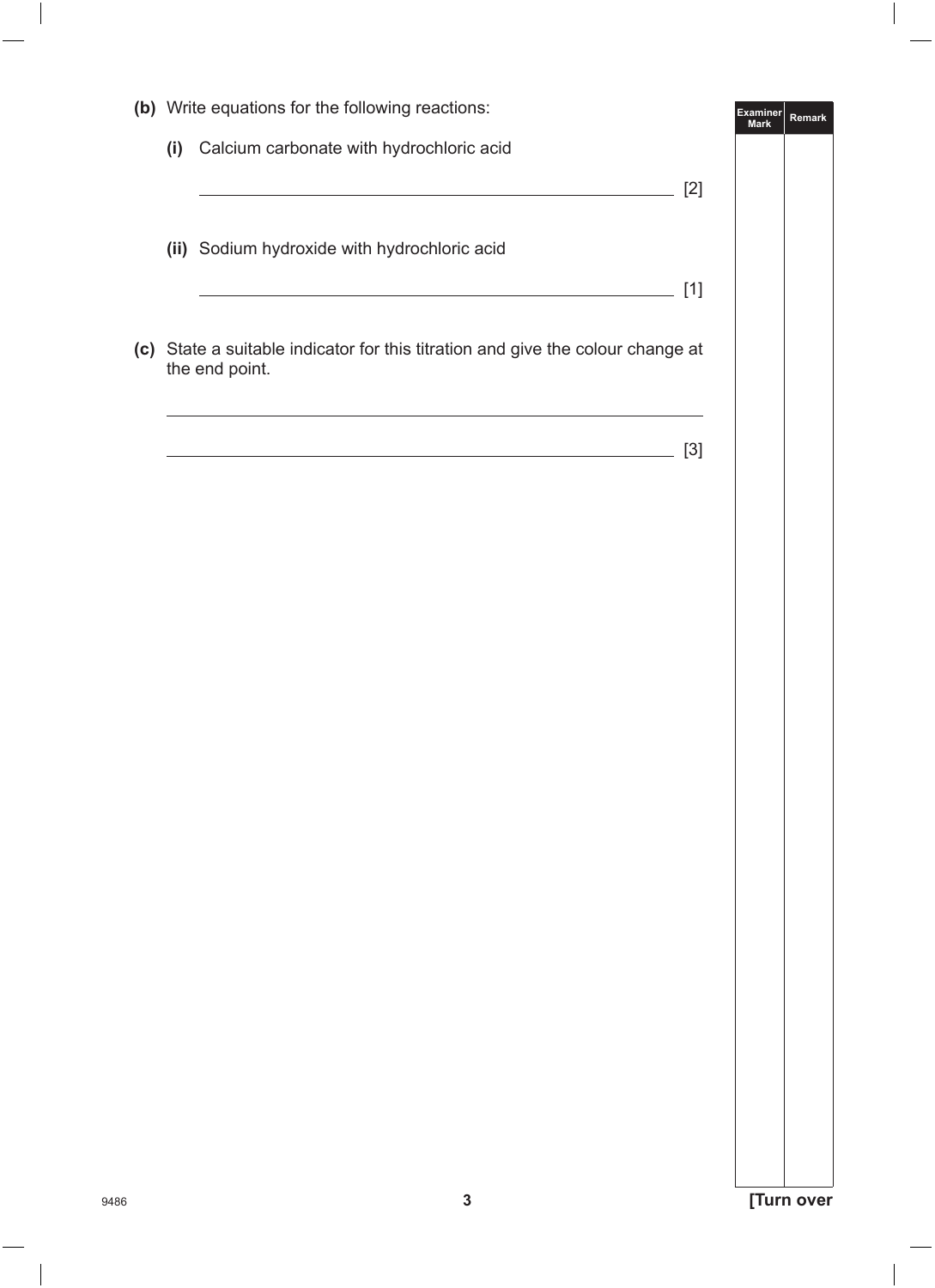| (d) Use the following headings to calculate the percentage of calcium<br>carbonate in the 2.0g sample of toothpaste. | <b>Examiner</b><br><b>Mark</b> | <b>Remark</b> |
|----------------------------------------------------------------------------------------------------------------------|--------------------------------|---------------|
| Number of moles of hydrochloric acid added to the toothpaste                                                         |                                |               |
| Number of moles of sodium hydroxide required for neutralisation                                                      |                                |               |
| Number of moles of hydrochloric acid in the 25.0 cm <sup>3</sup> portion                                             |                                |               |
| Number of moles of hydrochloric acid in the 250 cm <sup>3</sup> mixture                                              |                                |               |
| Number of moles of hydrochloric acid reacting with calcium carbonate<br>in the toothpaste                            |                                |               |
| Number of moles of calcium carbonate present in the 2.0g sample of<br>toothpaste                                     |                                |               |
| Mass of calcium carbonate present in the 2.0g sample of toothpaste                                                   |                                |               |
| Percentage of calcium carbonate in the toothpaste<br>[6]                                                             |                                |               |
|                                                                                                                      |                                |               |
|                                                                                                                      |                                |               |
|                                                                                                                      |                                |               |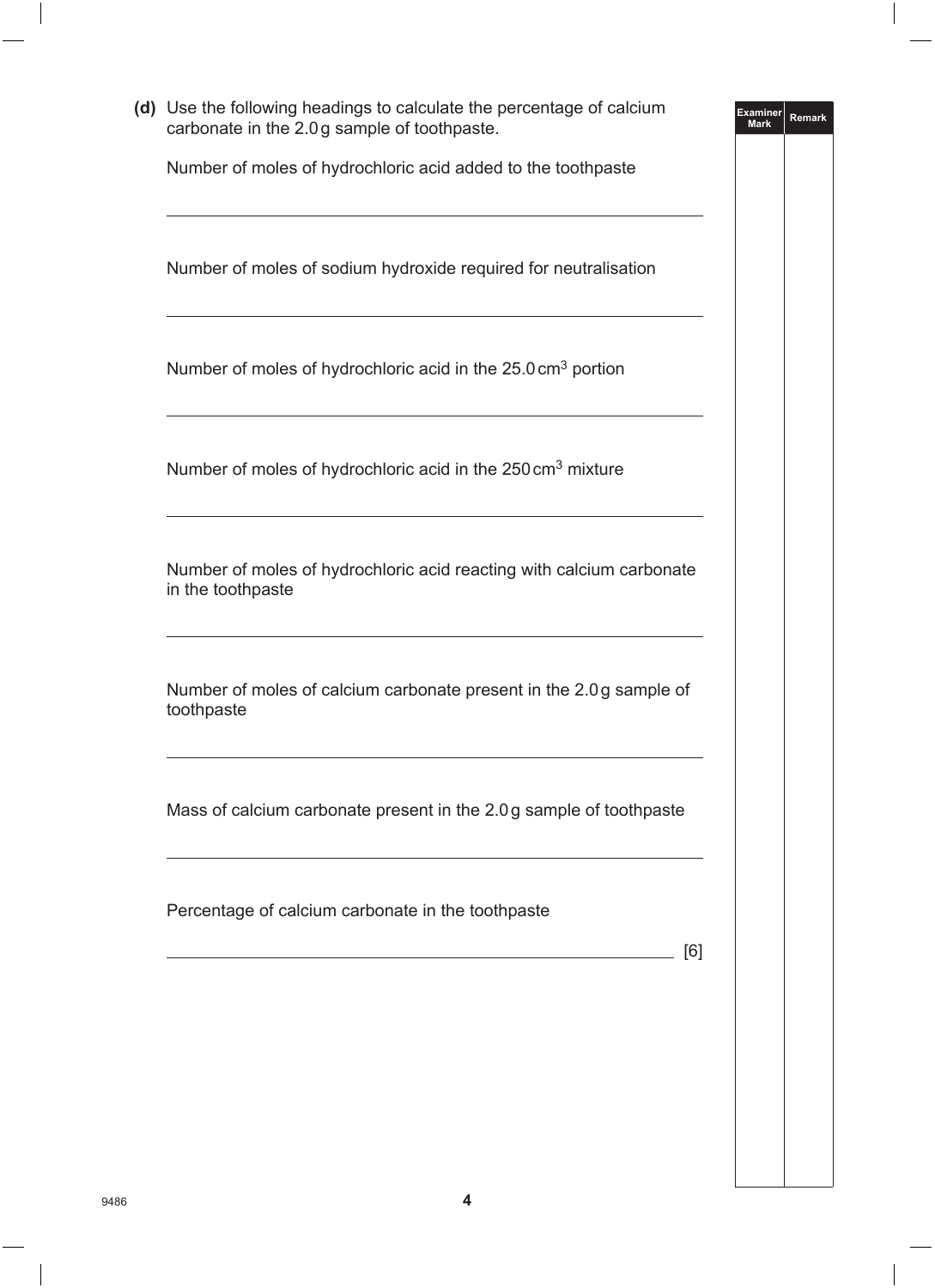#### **2 Observation/Deduction**

**(a)** The following tests were carried out on solid barium chloride, **X**. The table below is an incomplete set of observations and deductions for the tests. Complete the empty boxes in the table.

|                         | <b>Test</b>                                                                                                                                | <b>Observations</b> | <b>Deductions</b>            |
|-------------------------|--------------------------------------------------------------------------------------------------------------------------------------------|---------------------|------------------------------|
| 1                       | Add a spatula measure of X<br>to a boiling tube half filled<br>with deionised water. Retain<br>for Tests 2, 3 and 5.                       | $[1]$               |                              |
| 2 <sup>1</sup>          | Pour 1 $cm3$ of the solution<br>from Test 1 into a test tube.                                                                              |                     |                              |
|                         | (a) Add 5 drops of silver<br>nitrate solution.                                                                                             | [2]                 | Chloride ions present        |
|                         | (b) Add $4 \text{ cm}^3$ of dilute<br>ammonia solution.                                                                                    | $[1]$               | Chloride ions confirmed      |
| $\mathbf{3}$            | Pour 1 cm <sup>3</sup> of the solution<br>from Test 1 into a test tube.                                                                    |                     |                              |
|                         | (a) Add 5 drops of<br>potassium chromate<br>solution.                                                                                      | [2]                 |                              |
|                         | (b) Add $5 \text{ cm}^3$ of dilute<br>hydrochloric acid.                                                                                   | $[1]$               | <b>Barium ions present</b>   |
| $\overline{\mathbf{4}}$ | Dip a nichrome wire loop in<br>concentrated hydrochloric<br>acid, touch sample X with<br>the wire, then hold it in a<br>blue Bunsen flame. | $[1]$               | Confirms barium ions present |
| 5                       | Place $1 \text{ cm}^3$ of magnesium<br>sulfate solution in a test<br>tube and add 5 drops of the<br>solution from Test 1.                  | $[2]$               |                              |

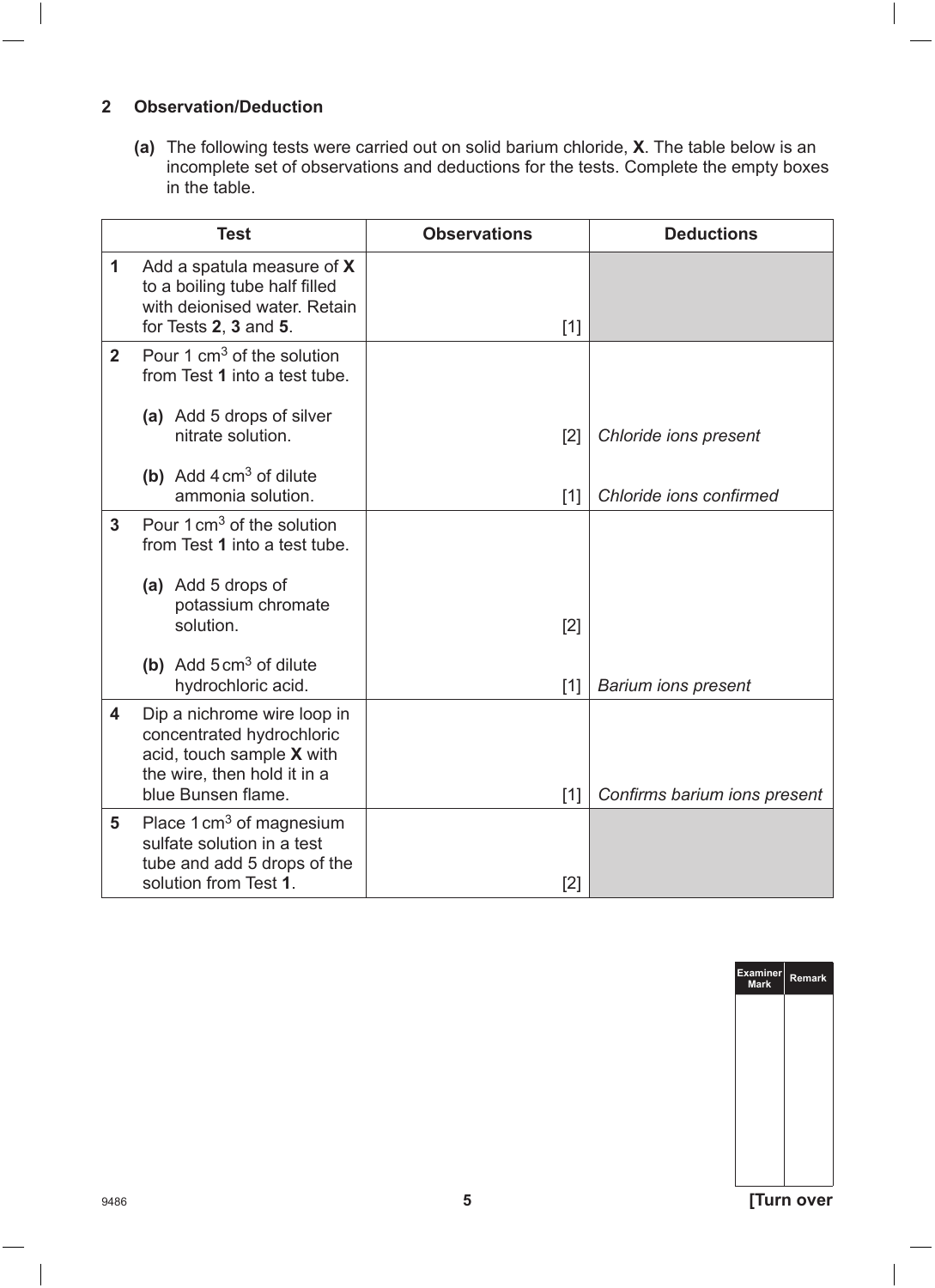**(b)** The following tests were carried out on the organic liquid, **Y**, and the observations recorded in the table. Complete the deductions section of the table for each test.

|              | Test                                                                                                                             | <b>Observations</b>                     | <b>Deductions</b> |
|--------------|----------------------------------------------------------------------------------------------------------------------------------|-----------------------------------------|-------------------|
| 1            | To 10 drops of <b>Y</b> in a test<br>tube add $1 \text{ cm}^3$ of water.                                                         | Two layers formed                       | 111               |
| $\mathbf{2}$ | Place 10 drops of Y on a<br>watch glass on a heatproof<br>mat and ignite it using a<br>burning splint.                           | Burns with a yellow, smoky<br>flame     | [1]               |
| $\mathbf{3}$ | Add approximately 10 drops<br>of Y to a test tube quarter<br>full of bromine water and<br>mix well.                              | Orange bromine water is<br>decolourised |                   |
| 4            | Add 10 drops of <b>Y</b> to $2 \text{ cm}^3$<br>of acidified potassium<br>dichromate solution in a test<br>tube and warm gently. | Orange colour remains                   |                   |

| From Test 3 what functional group is present in Y?      |       | <b>Examiner</b><br><b>Mark</b> | Remark |
|---------------------------------------------------------|-------|--------------------------------|--------|
|                                                         | $[1]$ |                                |        |
| From Test 4 what functional group may be absent from Y? |       |                                |        |
|                                                         | $[1]$ |                                |        |
|                                                         |       |                                |        |
|                                                         |       |                                |        |
|                                                         |       |                                |        |
|                                                         |       |                                |        |
|                                                         |       |                                |        |
|                                                         |       |                                |        |
|                                                         |       |                                |        |
|                                                         |       |                                |        |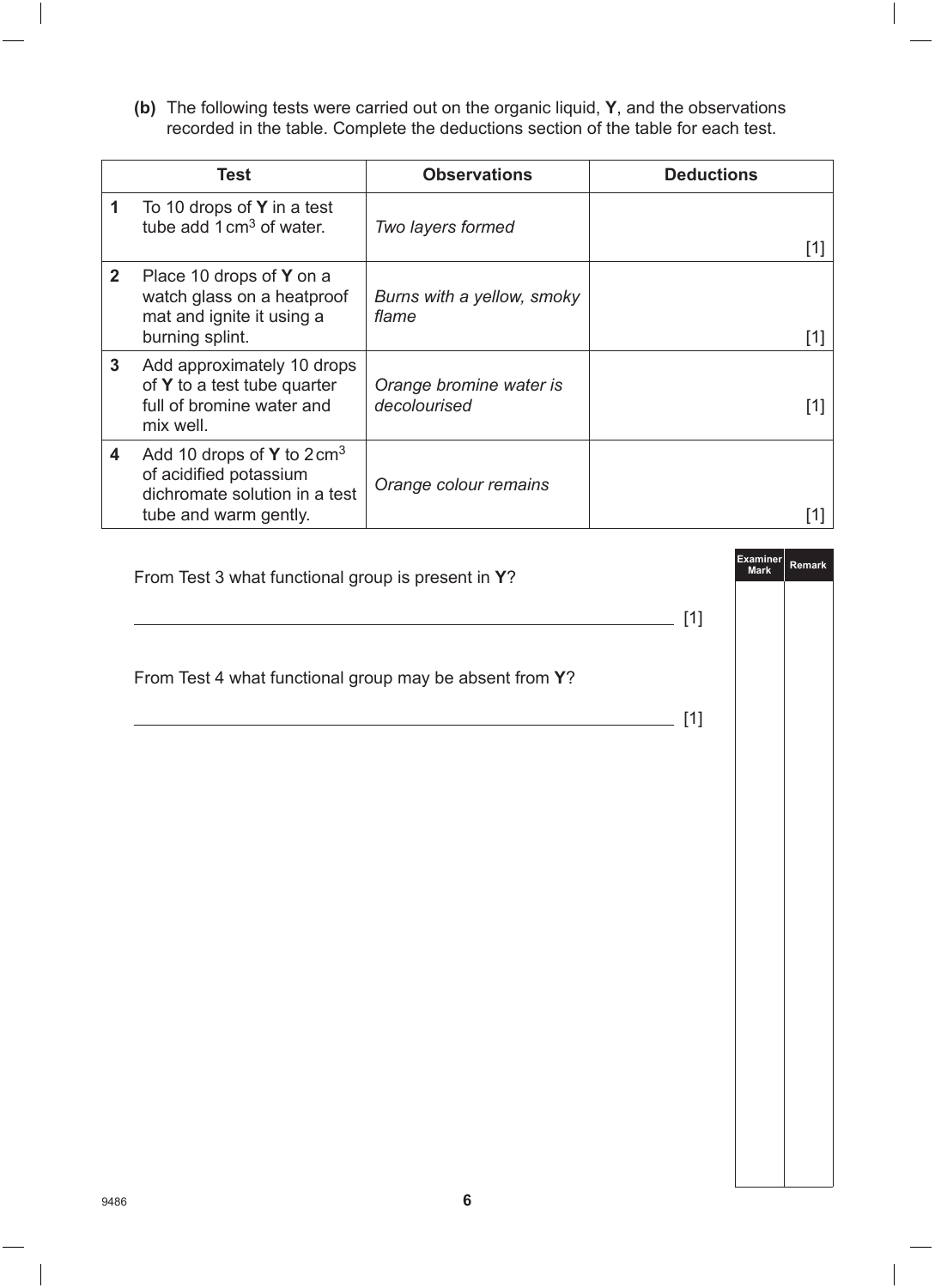#### **Section B**

#### **3 Planning**

Magnesium reacts with copper(II) sulfate solution in a displacement reaction.

$$
\text{Mg}(s) + \text{CuSO}_4(aq) \rightarrow \text{MgSO}_4(aq) + \text{Cu}(s)
$$

The enthalpy change for the reaction can be determined using the following method:

- *Prepare 250cm3 of 1.0mol dm–3 copper(II) sulfate solution.*
- *Transfer 50cm3 of the 1.0mol dm–3 copper(II) sulfate solution into a polystyrene cup.*
- *Place a thermometer in the cup and record the temperature of the solution.*
- *Add 2.0g of magnesium powder to the copper(II) sulfate solution in the cup.*
- *Use the thermometer to stir the reaction mixture and record the highest temperature reached.*
- **(a) (i)** Calculate the mass of hydrated copper(II) sulfate  $(CuSO<sub>4</sub>.5H<sub>2</sub>O)$ required to make 250  $\text{cm}^3$  of a 1.0 mol dm<sup>-3</sup> solution.

(ii) Describe how you would prepare  $250 \text{ cm}^3$  of a 1.0 mol dm<sup>-3</sup> solution of copper(II) sulfate from hydrated copper(II) sulfate crystals using a volumetric flask.

[4]

 $\sim$  [2]

**Examiner** 

**Mark Remark**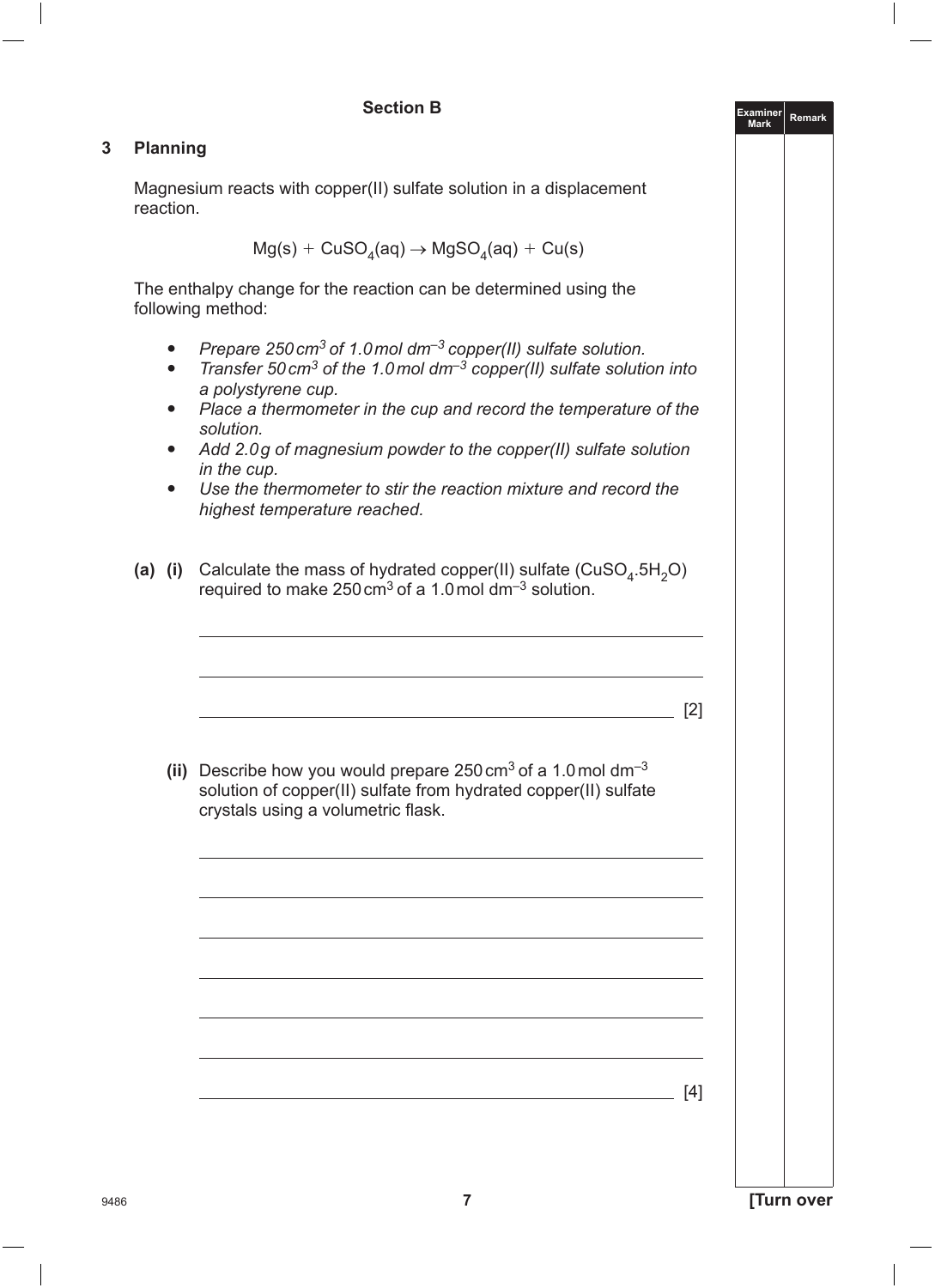|     |     | (b) Which piece of apparatus should be used to measure out $50 \text{ cm}^3$ of<br>copper(II) sulfate solution?                                         | <b>Examiner</b><br><b>Remark</b><br><b>Mark</b><br>[1] |
|-----|-----|---------------------------------------------------------------------------------------------------------------------------------------------------------|--------------------------------------------------------|
|     |     | (c) Explain why the reaction is carried out in a polystyrene cup.                                                                                       |                                                        |
|     |     | (d) Suggest two observations for this reaction other than the production<br>of heat.                                                                    |                                                        |
|     |     |                                                                                                                                                         | [2]                                                    |
|     |     | (e) (i) Calculate the number of moles of each reactant used.                                                                                            |                                                        |
|     |     | <u> 1989 - Johann Stoff, deutscher Stoff, der Stoff, der Stoff, der Stoff, der Stoff, der Stoff, der Stoff, der S</u>                                   | $\lceil 2 \rceil$                                      |
|     |     | (ii) Why is the number of moles of magnesium not used in the<br>calculation of the enthalpy change?                                                     |                                                        |
|     |     |                                                                                                                                                         | [1]                                                    |
| (f) |     | When magnesium was reacted with 50 cm <sup>3</sup> of 1.0 mol dm <sup>-3</sup> copper(II)<br>sulfate solution a temperature rise of 35 °C was recorded. |                                                        |
|     | (i) | Assuming copper(II) sulfate solution has a density of 1.0g $\text{cm}^{-3}$<br>calculate the amount of heat energy given out in kJ.                     |                                                        |
|     |     | The specific heat capacity of the copper(II) sulfate solution is<br>4.2 J $g^{-1}$ °C <sup>-1</sup>                                                     |                                                        |
|     |     | You may ignore the effect of the added magnesium on the mass<br>of the contents of the cup.                                                             |                                                        |
|     |     |                                                                                                                                                         | [2]                                                    |
|     |     |                                                                                                                                                         |                                                        |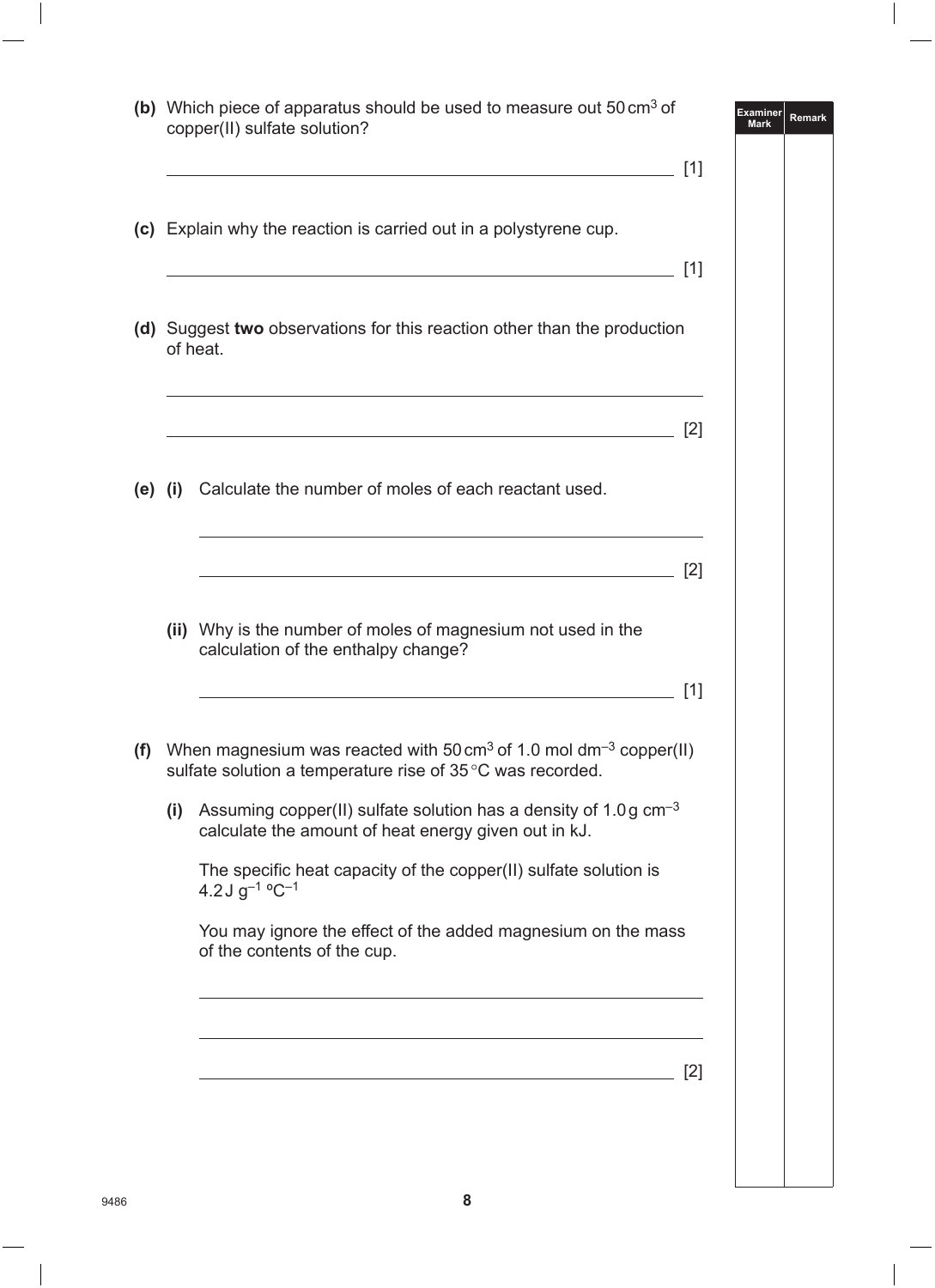| (ii) Calculate the enthalpy change for the reaction in $kJ$ mol <sup>-1</sup> .                                                                                             |       | Examiner<br><b>Mark</b> | <b>Remark</b> |
|-----------------------------------------------------------------------------------------------------------------------------------------------------------------------------|-------|-------------------------|---------------|
|                                                                                                                                                                             |       |                         |               |
| (g) State one practical way to prevent heat loss in this experiment.                                                                                                        |       |                         |               |
| <u> 1989 - Johann Harry Harry Harry Harry Harry Harry Harry Harry Harry Harry Harry Harry Harry Harry Harry Harry</u>                                                       | $[1]$ |                         |               |
| (h) Describe how you would confirm the presence of copper(II) ions in a<br>solution of copper(II) sulfate.                                                                  |       |                         |               |
| <u> 1980 - Johann Barbara, martxa alemaniar arg</u><br><u> 1989 - Johann Stein, marwolaethau a bhann an t-Amhair an t-Amhair an t-Amhair an t-Amhair an t-Amhair an t-A</u> |       |                         |               |
|                                                                                                                                                                             | $[3]$ |                         |               |
|                                                                                                                                                                             |       |                         |               |
|                                                                                                                                                                             |       |                         |               |
|                                                                                                                                                                             |       |                         |               |
|                                                                                                                                                                             |       |                         |               |
|                                                                                                                                                                             |       |                         |               |
|                                                                                                                                                                             |       |                         |               |
|                                                                                                                                                                             |       |                         |               |
|                                                                                                                                                                             |       |                         |               |
|                                                                                                                                                                             |       |                         |               |
|                                                                                                                                                                             |       |                         |               |
|                                                                                                                                                                             |       |                         |               |
| $\boldsymbol{9}$                                                                                                                                                            |       |                         | [Turn over    |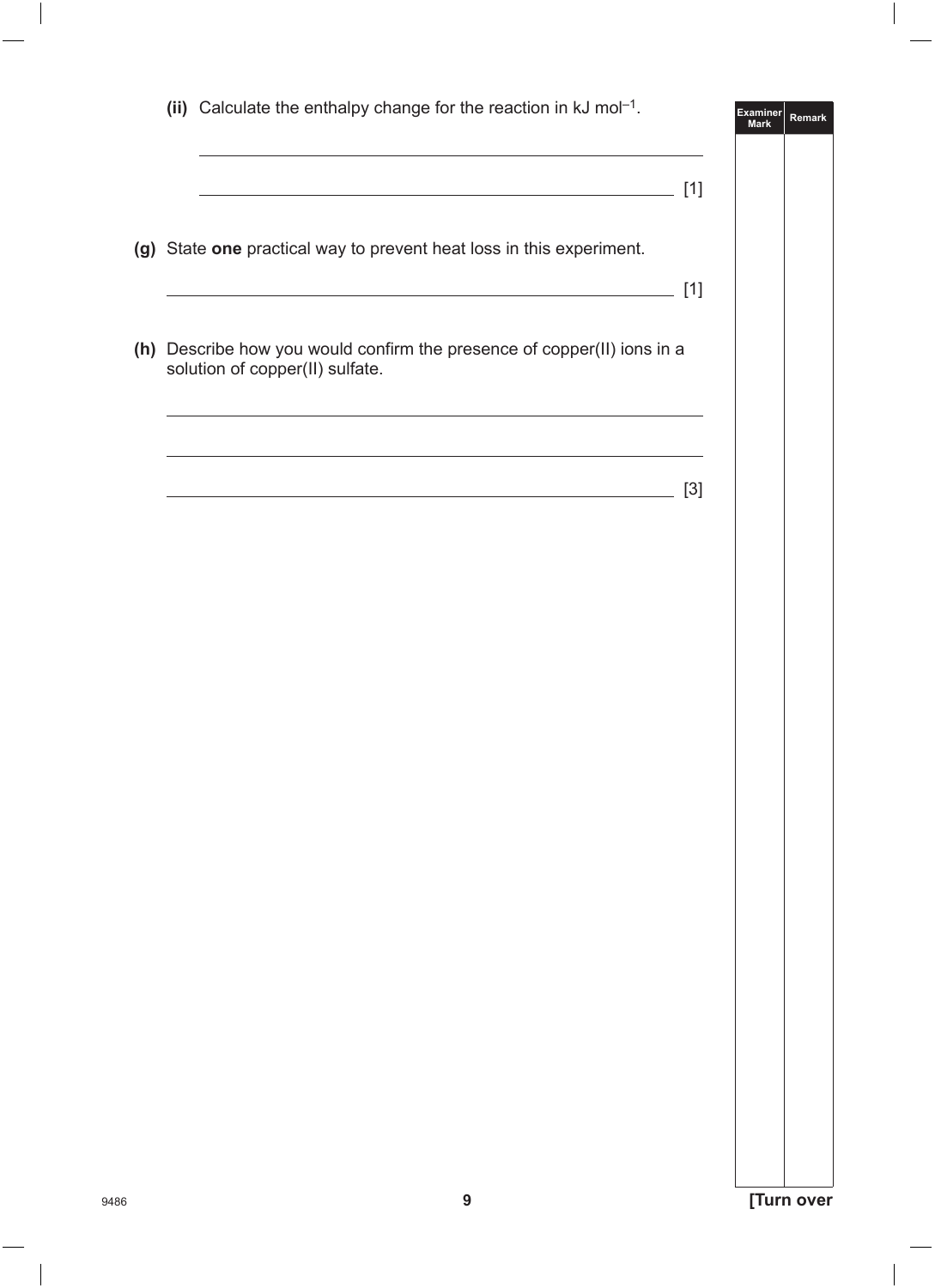#### **4 Bromination of an alkene**

Bromine reacts with 2-methylbut-2-ene to produce 2,3-dibromo-2 methylbutane.

**Examiner** 

 $[1]$ 

**Mark Remark**



The following is a method used to prepare 2,3-dibromo-2-methylbutane.

In a fume cupboard set up the apparatus for reflux with a dropping funnel *for addition. Place 10 g of 2*-*methylbut*-*2*-*ene and 20 cm3 of water in the*  flask. Place 36 g of bromine (an excess) in the dropping funnel. Open the *tap allowing the bromine to slowly drip into the flask. After all the bromine has been added heat the mixture under reflux.*

*Rearrange the apparatus for distillation. The distillate will include an aqueous layer; determine which layer is the aqueous layer and remove it using a separating funnel. Place the organic layer in a boiling tube, add anhydrous calcium chloride and shake well. Remove the calcium chloride and measure the mass of product before calculating the percentage yield.*

**(a)** Why is the reaction carried out in a fume cupboard?

|                                                            | ш   |
|------------------------------------------------------------|-----|
| (b) Suggest why the bromine is added slowly.               |     |
|                                                            |     |
| (c) What is meant by the term reflux?                      |     |
|                                                            | [1] |
| (d) What is the purpose of the anhydrous calcium chloride? |     |
|                                                            |     |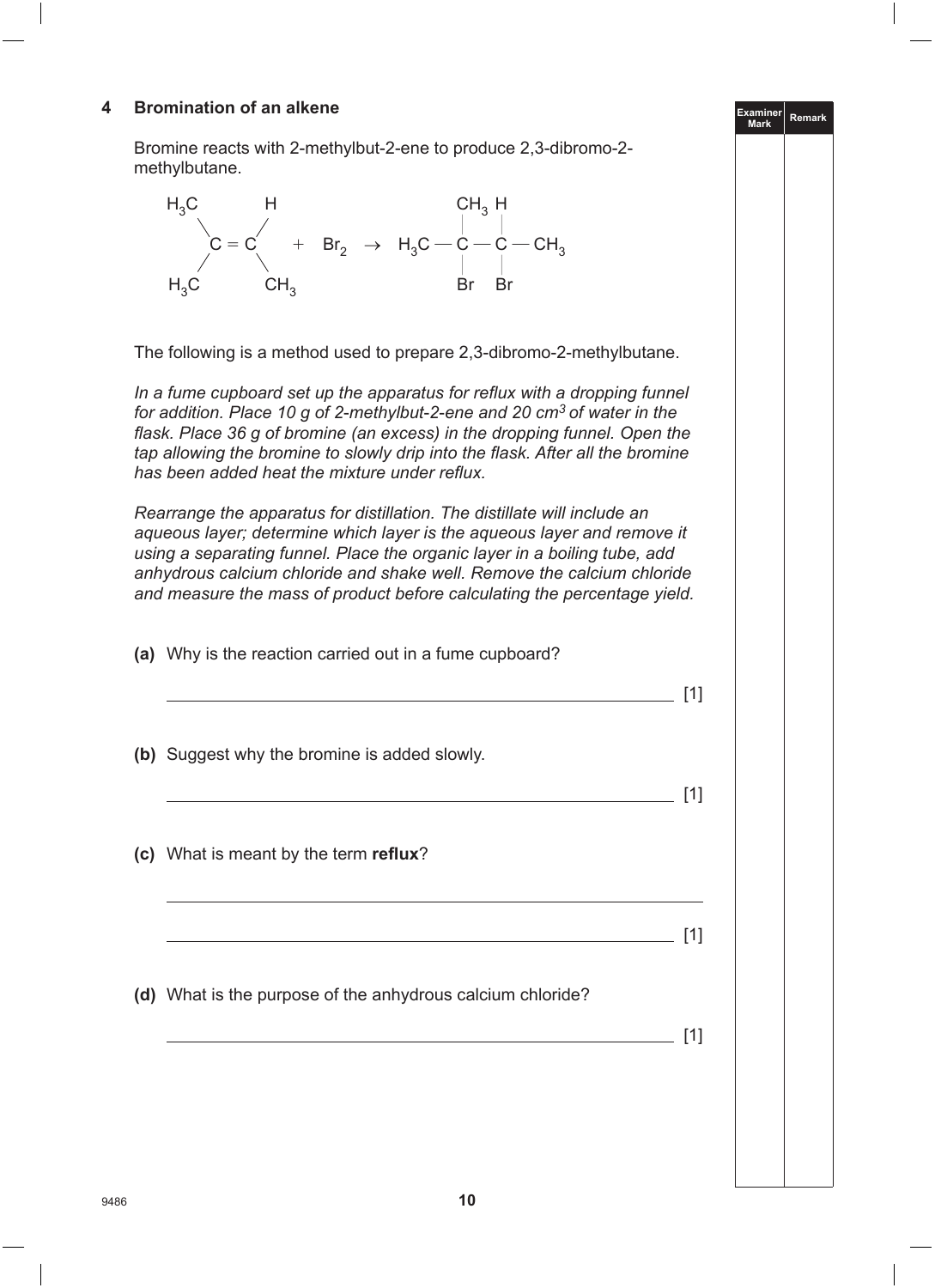|     | (e) Describe practically how you would carry out the following parts of the<br>method:                                                                                       | <b>Examiner</b><br><b>Mark</b> |
|-----|------------------------------------------------------------------------------------------------------------------------------------------------------------------------------|--------------------------------|
|     | (i) "Determine which layer is the aqueous layer"                                                                                                                             |                                |
|     | <u> 1989 - Johann Stein, marwolaethau a bhann an t-Amhain an t-Amhain an t-Amhain an t-Amhain an t-Amhain an t-A</u><br><u> 1989 - Johann Barn, fransk politik (f. 1989)</u> | $[1]$                          |
|     | (ii) "Remove the calcium chloride"                                                                                                                                           |                                |
|     | <u> 1980 - Johann Barn, amerikansk politiker (d. 1980)</u>                                                                                                                   |                                |
| (f) | After following the method a student reported that 26.3g of<br>2,3-dibromo-2-methylbutane had been formed.                                                                   |                                |
|     | Use the following headings to calculate the percentage yield.                                                                                                                |                                |
|     | Number of moles of 2-methylbut-2-ene used                                                                                                                                    |                                |
|     | Theoretical number of moles of 2,3-dibromo-2-methylbutane produced                                                                                                           |                                |
|     | Theoretical mass of 2,3-dibromo-2-methylbutane produced                                                                                                                      |                                |
|     | Percentage yield                                                                                                                                                             |                                |
|     |                                                                                                                                                                              | [4]                            |
|     |                                                                                                                                                                              |                                |
|     |                                                                                                                                                                              |                                |
|     |                                                                                                                                                                              |                                |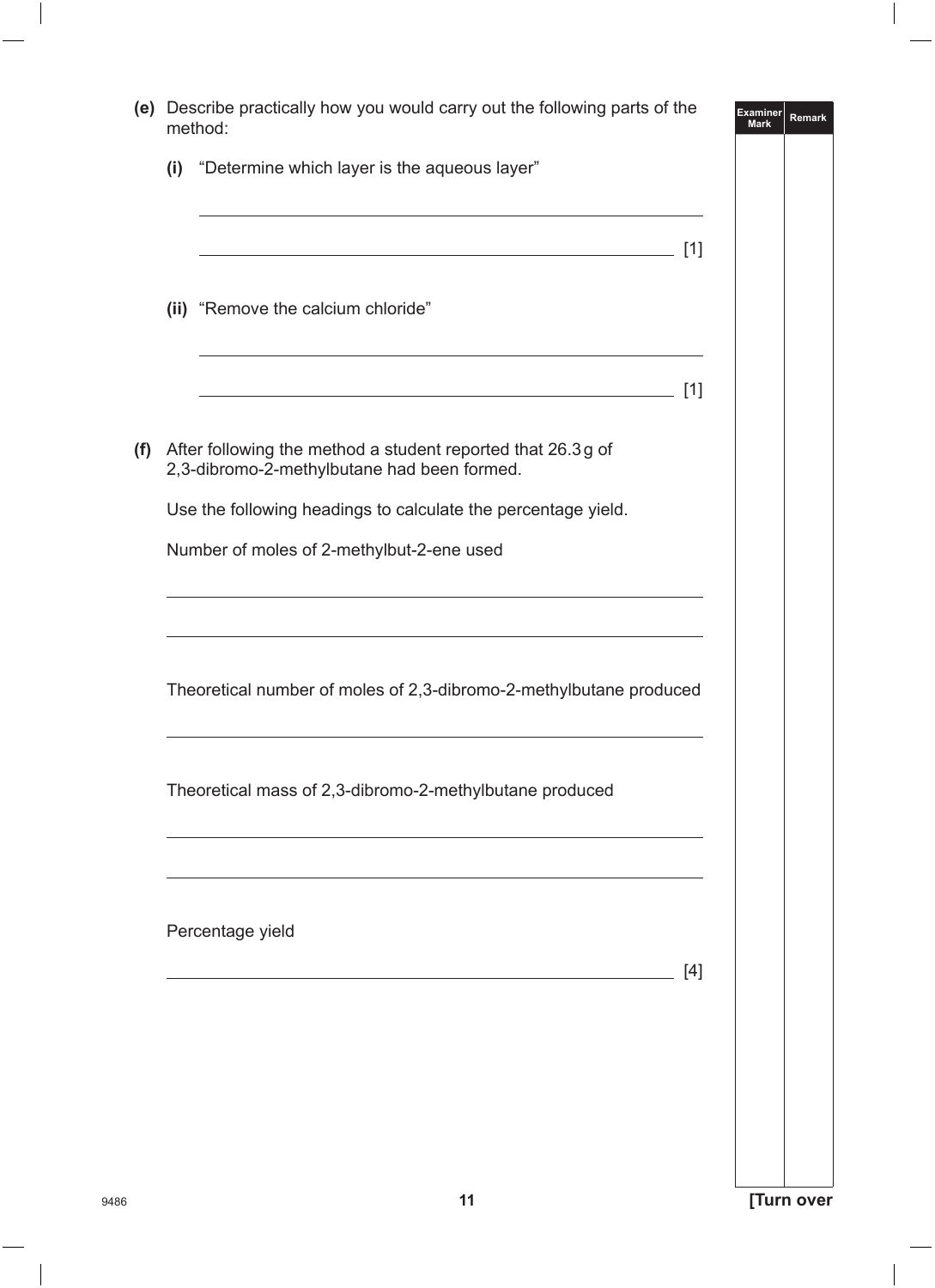**Examiner Mark Remark 5** Tutton's salts are soluble double salts consisting of two different cations and sulfate ions. One example is ammonium magnesium sulfate,  $(NH_4)_2Mg(SO_4)_2.6H_2O.$ Sodium hydroxide solution can be used to test for both the ammonium ion and the magnesium ion in a sample. Describe how the tests are carried out, stating any other required reagents and the expected observations.

| ,我们也不会有什么。""我们的人,我们也不会有什么?""我们的人,我们也不会有什么?""我们的人,我们也不会有什么?""我们的人,我们也不会有什么?""我们的人<br>,我们也不能在这里的时候,我们也不能在这里的时候,我们也不能会在这里的时候,我们也不能会在这里的时候,我们也不能会在这里的时候,我们也不能会在这里的时候,我们也<br><u> 1989 - Johann Stoff, deutscher Stoffen und der Stoffen und der Stoffen und der Stoffen und der Stoffen und de</u><br><u> 1989 - Johann Barn, amerikan besteman besteman besteman besteman besteman besteman besteman besteman besteman</u><br><u> 1989 - Johann Harry Harry Harry Harry Harry Harry Harry Harry Harry Harry Harry Harry Harry Harry Harry Harry</u><br><u> 1989 - Johann Stoff, deutscher Stoff, der Stoff, der Stoff, der Stoff, der Stoff, der Stoff, der Stoff, der S</u><br><u> 1989 - Johann Barn, mars eta bainar eta baina eta baina eta baina eta baina eta baina eta baina eta baina e</u> | $[3]$ |
|-------------------------------------------------------------------------------------------------------------------------------------------------------------------------------------------------------------------------------------------------------------------------------------------------------------------------------------------------------------------------------------------------------------------------------------------------------------------------------------------------------------------------------------------------------------------------------------------------------------------------------------------------------------------------------------------------------------------------------------------------------------------------------------------------|-------|
|                                                                                                                                                                                                                                                                                                                                                                                                                                                                                                                                                                                                                                                                                                                                                                                                 |       |
|                                                                                                                                                                                                                                                                                                                                                                                                                                                                                                                                                                                                                                                                                                                                                                                                 |       |
|                                                                                                                                                                                                                                                                                                                                                                                                                                                                                                                                                                                                                                                                                                                                                                                                 |       |
|                                                                                                                                                                                                                                                                                                                                                                                                                                                                                                                                                                                                                                                                                                                                                                                                 |       |
|                                                                                                                                                                                                                                                                                                                                                                                                                                                                                                                                                                                                                                                                                                                                                                                                 | $[3]$ |
|                                                                                                                                                                                                                                                                                                                                                                                                                                                                                                                                                                                                                                                                                                                                                                                                 |       |
|                                                                                                                                                                                                                                                                                                                                                                                                                                                                                                                                                                                                                                                                                                                                                                                                 |       |
| THIS IS THE END OF THE QUESTION PAPER                                                                                                                                                                                                                                                                                                                                                                                                                                                                                                                                                                                                                                                                                                                                                           |       |
|                                                                                                                                                                                                                                                                                                                                                                                                                                                                                                                                                                                                                                                                                                                                                                                                 |       |